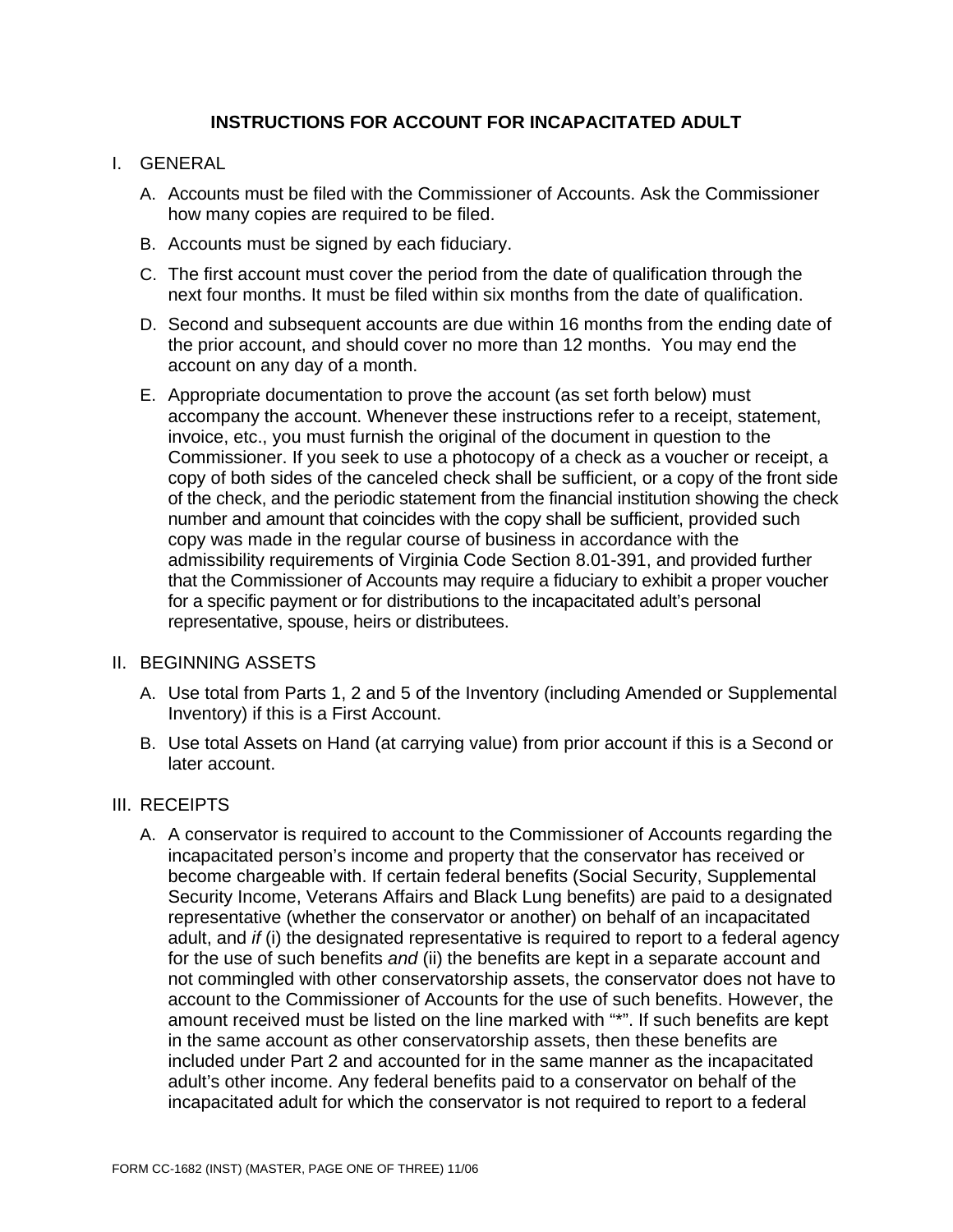agency for their use must be disclosed in Part 2 and accounted for in the same manner as the incapacitated adult's other income.

- B. Itemize in chronological order in Part 2 all receipts (interest, dividends, periodic payments, etc., but not Social Security, Supplemental Security Income, Veterans Affairs and Black Lung benefits except as discussed in III.A. above) brought in during the account period. You may list all receipts from each payor in the same place, so long as each receipt is separately stated.
- C. Show each item of income separately. For example, show each quarterly dividend from XYZ stock rather than showing a lump sum for the year.

## IV. GAINS ON ASSET SALES

- A. For securities sold by a broker, show net proceeds less carrying value of asset sold. In all other cases show total sales proceeds less costs of sale and less carrying value of asset sold.
- B. Provide original broker's statement or signed settlement sheet as verification.

## V. ADJUSTMENTS

- A. If you received permission from the Commissioner of Accounts not to file a Supplemental Inventory, itemize any additional assets discovered that were not reported previously.
- B. Show any corrections to items reported on the Inventory or prior account, e.g. where the value of an asset or the number of shares was incorrectly reported.

#### VI. DISBURSEMENTS

- A. Do not include any disbursements from U.S. government benefits unless the amount of these benefits has to be included in Part 2 as explained in III.A. above.
- B. Disbursements should be listed in chronological order; however, you may group together disbursements made to the same payee, e.g. monthly nursing home payments and/or telephone, gas, and electric bills. If you group disbursements you must also group your proper vouchers and receipts in the same order as shown on the account.
- C. A proper voucher or a signed invoice or receipt must be provided in support of each disbursement and they must be organized in the same order as they appear on the accounting.
- D. Where a reimbursement is made to the fiduciary or another person for expenses paid on behalf of the incapacitated adult, evidence of the expenses paid must be provided. The Commissioner may also require evidence that the obligation paid was a debt or expense of the conservatorship.

#### VII. LOSSES ON ASSET SALES

- A. Show carrying value of assets sold less total sales proceeds.
- B. Provide copy of broker's statement or signed settlement sheet as verification.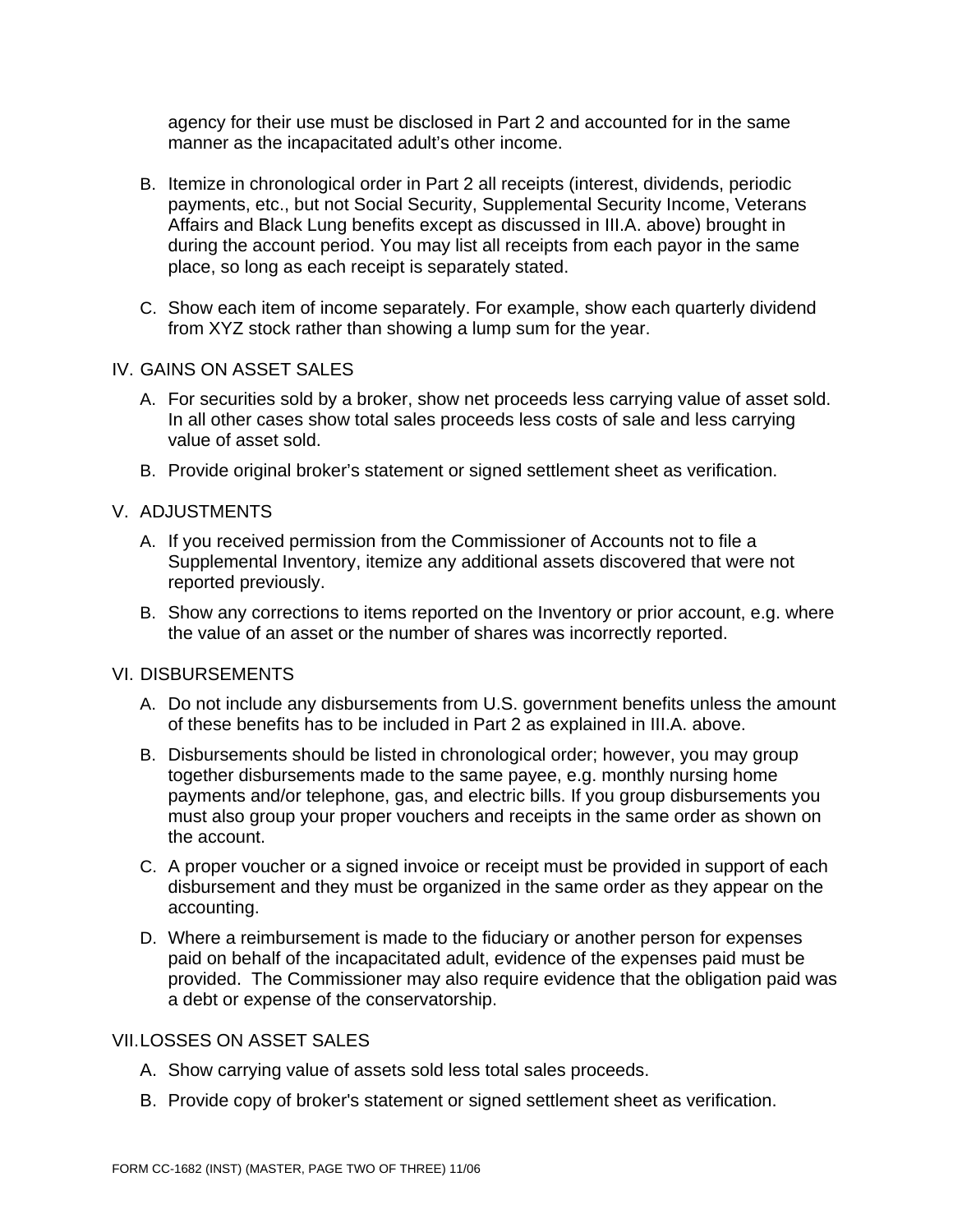## VIII. DISTRIBUTIONS

- A. A conservatorship comes to an end upon the death of the incapacitated adult, or when the incapacitated adult is declared competent by the Circuit Court.
- B. Your powers as Conservator cease when the conservatorship comes to an end. You should thereafter write no conservatorship checks; when an Administrator or Executor qualifies, then transfer all remaining assets to that fiduciary. The Administrator or Executor will pay all unsettled Conservatorship debts and expenses, including the filing fee for the Final Conservatorship Account and your final fee for serving as Conservator.
- C. Itemize all assets delivered to the Administrator or Executor, or to the formerly incapacitated adult.
- D. A proper voucher or signed receipt from the formerly incapacitated adult (if competency was restored) or from the Executor or Administrator must be provided.

## IX. ASSETS ON HAND

- A. Itemize each asset remaining on hand at its carrying value as of the ending date of this account.
- B. Where the market value of the asset is not equal to its carrying value, show the market value in parentheses within the asset description, or attach a separate itemized list.
- C. Provide verification of the existence of each asset, i.e., bank statements (reconciled to agree with your account balance), broker's statements or original stock certificates, original notes, copies of K-1 forms, titles to cars or boats. To verify jewelry and furnishings a statement from a disinterested third party certifying the existence and location of said items will be acceptable.
- D. Where the market value of the total assets on hand is not equal to their carrying values, show the total market value of assets on hand on the line marked "\*\*".

# X. FORMAT

- A. The use of the **Account Summary** form is strongly encouraged. If this format is not used, the information required by this form must be summarized on one page.
- B. The itemized lists attached to the **Account Summary form must comply with these** Instructions and the accompanying Sample Account, or else you must make a complete accounting that complies with the provisions of Virginia Code Section 64.2- 1206 and 64.2-1308.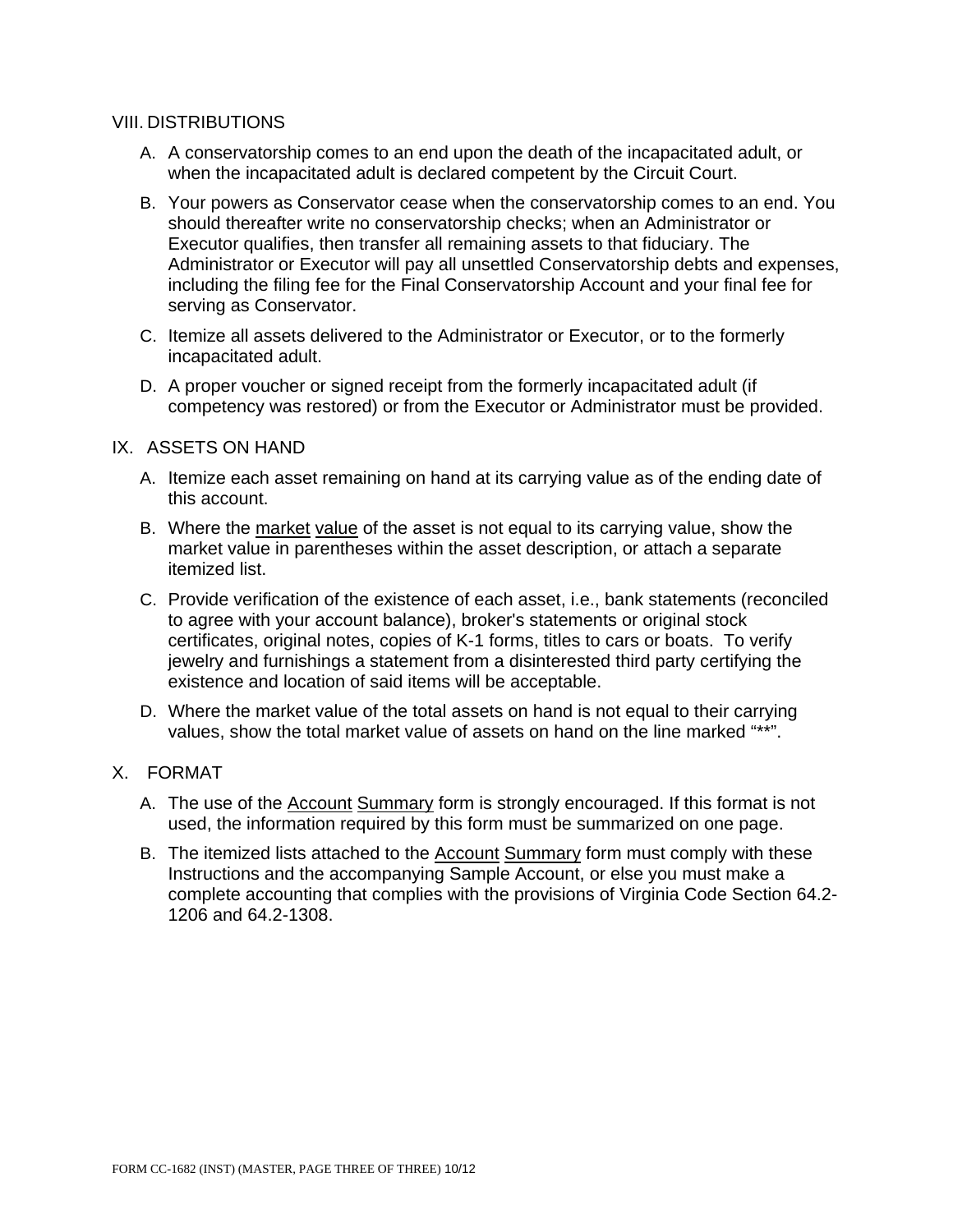#### **SAMPLE ACCOUNT FOR INCAPACITATED ADULT** Court File No. ...............................................................................

COMMONWEALTH OF VIRGINIA VA. CODE §§ 64.2-1206, 64.2-1308, 64.2-1305

| Type of Fiduciary: [ ] Conservator [ ] Guardian [ ] Committee<br>[ ] Trustee for ex-service person [ ] Limited Conservator                                                                                                                                                                                                                                                                                                                                                                                                                                                     |                                                                                                                                                                                                       |
|--------------------------------------------------------------------------------------------------------------------------------------------------------------------------------------------------------------------------------------------------------------------------------------------------------------------------------------------------------------------------------------------------------------------------------------------------------------------------------------------------------------------------------------------------------------------------------|-------------------------------------------------------------------------------------------------------------------------------------------------------------------------------------------------------|
|                                                                                                                                                                                                                                                                                                                                                                                                                                                                                                                                                                                |                                                                                                                                                                                                       |
|                                                                                                                                                                                                                                                                                                                                                                                                                                                                                                                                                                                |                                                                                                                                                                                                       |
|                                                                                                                                                                                                                                                                                                                                                                                                                                                                                                                                                                                |                                                                                                                                                                                                       |
|                                                                                                                                                                                                                                                                                                                                                                                                                                                                                                                                                                                |                                                                                                                                                                                                       |
|                                                                                                                                                                                                                                                                                                                                                                                                                                                                                                                                                                                |                                                                                                                                                                                                       |
|                                                                                                                                                                                                                                                                                                                                                                                                                                                                                                                                                                                |                                                                                                                                                                                                       |
| ACCOUNT/SUMMARY<br>1. Beginning Assets<br>(from Parts 1, 2 and 5 of the inventory of from the prior account)<br>2. Receipts*<br>3. Gains on Asset Sales (attach itemized list)<br>4. Adjustments (attach itemized list)<br>5. Total of 1, 2, $\beta$ and 4 (must equal Total on Line 10)<br>6. Disbursements (attach-itemized list)<br>7. Losses on Asset Sales (attach itemized list)<br>8. Distributions (final account only) (attach itemized list)<br>9. Assets on Hand (attach itemized list) (carrying value)<br>10. Total of 6, 7, 8 and 9 (must equal Total on Line 5) | $\mathbf{\hat{S}}$<br>102, 306.65<br>37,328.08<br>\$<br>1,125.00<br>\$<br>4,375.00<br>\$<br>145, 134. 73<br>\$<br>\$<br>34,085.00<br>0.00<br>S<br>0.00<br>S<br>111,049.73<br>\$<br>\$<br>145, 134. 73 |
| * Any amounts received as Designed Representative but not included<br>in 2 above. (See Va. Code Section 64.2-1312; Instruction III.A.)                                                                                                                                                                                                                                                                                                                                                                                                                                         | \$<br>3,000.00                                                                                                                                                                                        |
| ** Market Value of Assets on Hand (See Instruction IX.D.)                                                                                                                                                                                                                                                                                                                                                                                                                                                                                                                      | \$<br>111,799.73                                                                                                                                                                                      |
| I (We) declare, under penalty of perjury, that this is a true and accurate accounting of the assets of this estate for the period<br>described and that to the best of my/our knowledge all taxes have been paid or provided for.                                                                                                                                                                                                                                                                                                                                              |                                                                                                                                                                                                       |

| Date            | Fiduciary's signature |
|-----------------|-----------------------|
| $\mathbf{Date}$ | Fiduciary'            |
|                 | signature             |

**NOTE:** Virginia law requires that every account be signed by all fiduciaries.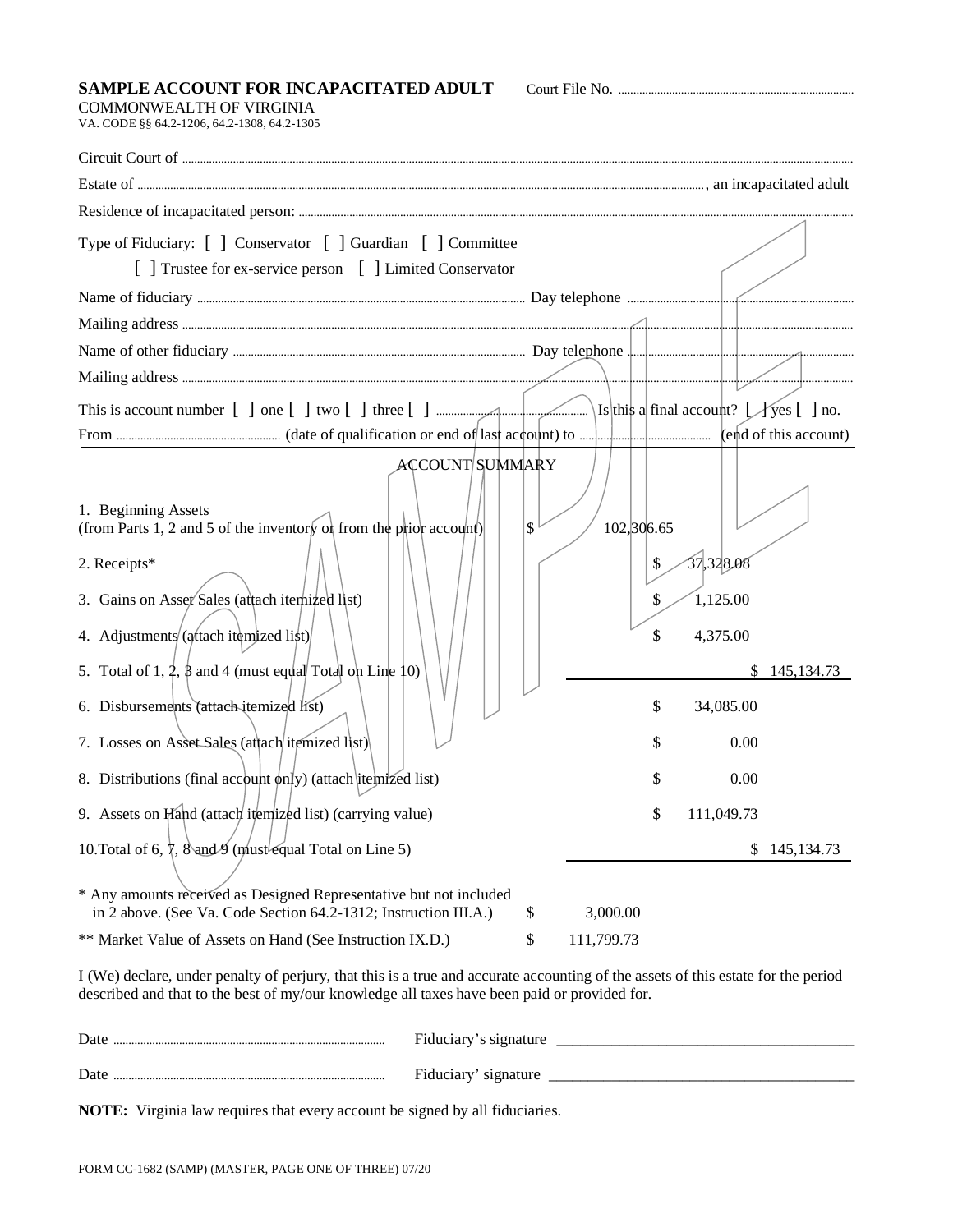